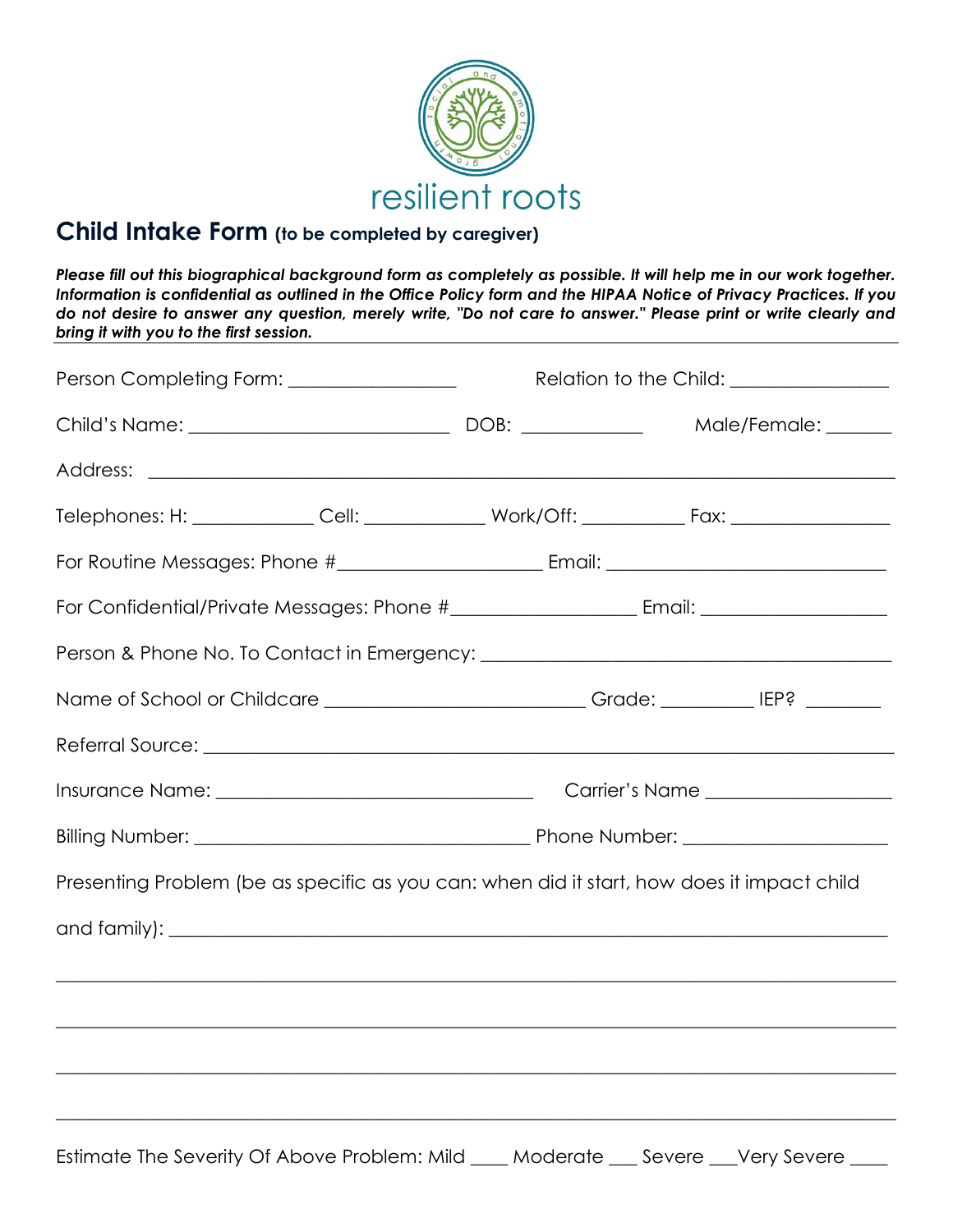Parents/Stepparents (name/age or year of death/cause of death, occupation, brief

statement about the relationship):

| Father: experience and the set of the set of the set of the set of the set of the set of the set of the set of the set of the set of the set of the set of the set of the set of the set of the set of the set of the set of t |
|--------------------------------------------------------------------------------------------------------------------------------------------------------------------------------------------------------------------------------|
| <u> 1989 - Johann Stoff, amerikansk politik (f. 1989)</u>                                                                                                                                                                      |
|                                                                                                                                                                                                                                |
|                                                                                                                                                                                                                                |
|                                                                                                                                                                                                                                |
| <u> 1989 - Johann Stoff, amerikan bestein de stad in de stad in de stad in de stad in de stad in de stad in de st</u>                                                                                                          |
|                                                                                                                                                                                                                                |
|                                                                                                                                                                                                                                |
|                                                                                                                                                                                                                                |
| Siblings and Step Siblings (name/age, if deceased: age and cause of death and brief                                                                                                                                            |
| statement about the relationship):                                                                                                                                                                                             |
|                                                                                                                                                                                                                                |
| $2.$ $\overline{\phantom{a}}$                                                                                                                                                                                                  |
| 3.                                                                                                                                                                                                                             |
| 4.                                                                                                                                                                                                                             |
| Additional Details About Family:                                                                                                                                                                                               |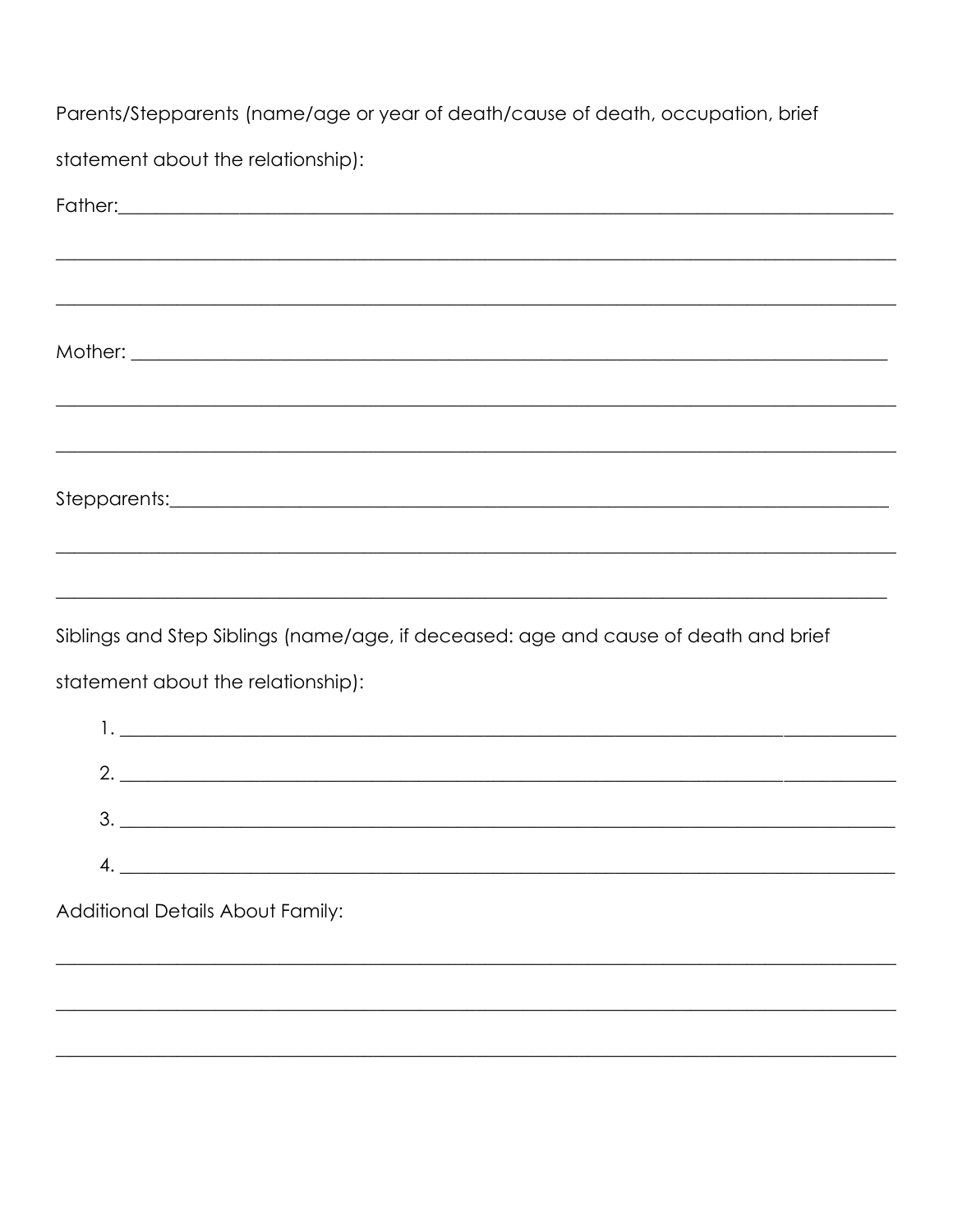| Family history (describe any physical health issues, mental health issues, incarceration,                                                                                                                 |
|-----------------------------------------------------------------------------------------------------------------------------------------------------------------------------------------------------------|
| substance abuse, violence that run in the immediate or extended family):                                                                                                                                  |
| <u> 1989 - Johann Stoff, amerikan bestein de stad in de stad in de stad in de stad in de stad in de stad in de st</u>                                                                                     |
| <u> 1989 - Johann John Stone, Amerikaansk politiker (d. 1989)</u><br>Do You Have Any Concerns with Your Child's Development? (fine motor, gross motor,                                                    |
| <u> 1999 - Jan James James Barnett, amerikan berlindar (h. 1989).</u>                                                                                                                                     |
|                                                                                                                                                                                                           |
| History of Medical Problems or Hospitalizations: _______________________________<br><u> 1989 - Johann Barbara, marka marka masjid aka masjid aka masjid aka masjid aka masjid aka masjid aka masjid a</u> |
| Specify Medication Child is Presently Taking and For What: ______________________                                                                                                                         |
|                                                                                                                                                                                                           |
| Other Services, Past Or Present (speech, OT, Help Me Grow, etc.):                                                                                                                                         |
| Does Your Child Have Difficulty Falling or Remaining Asleep at Night? (if yes, please explain):                                                                                                           |
|                                                                                                                                                                                                           |